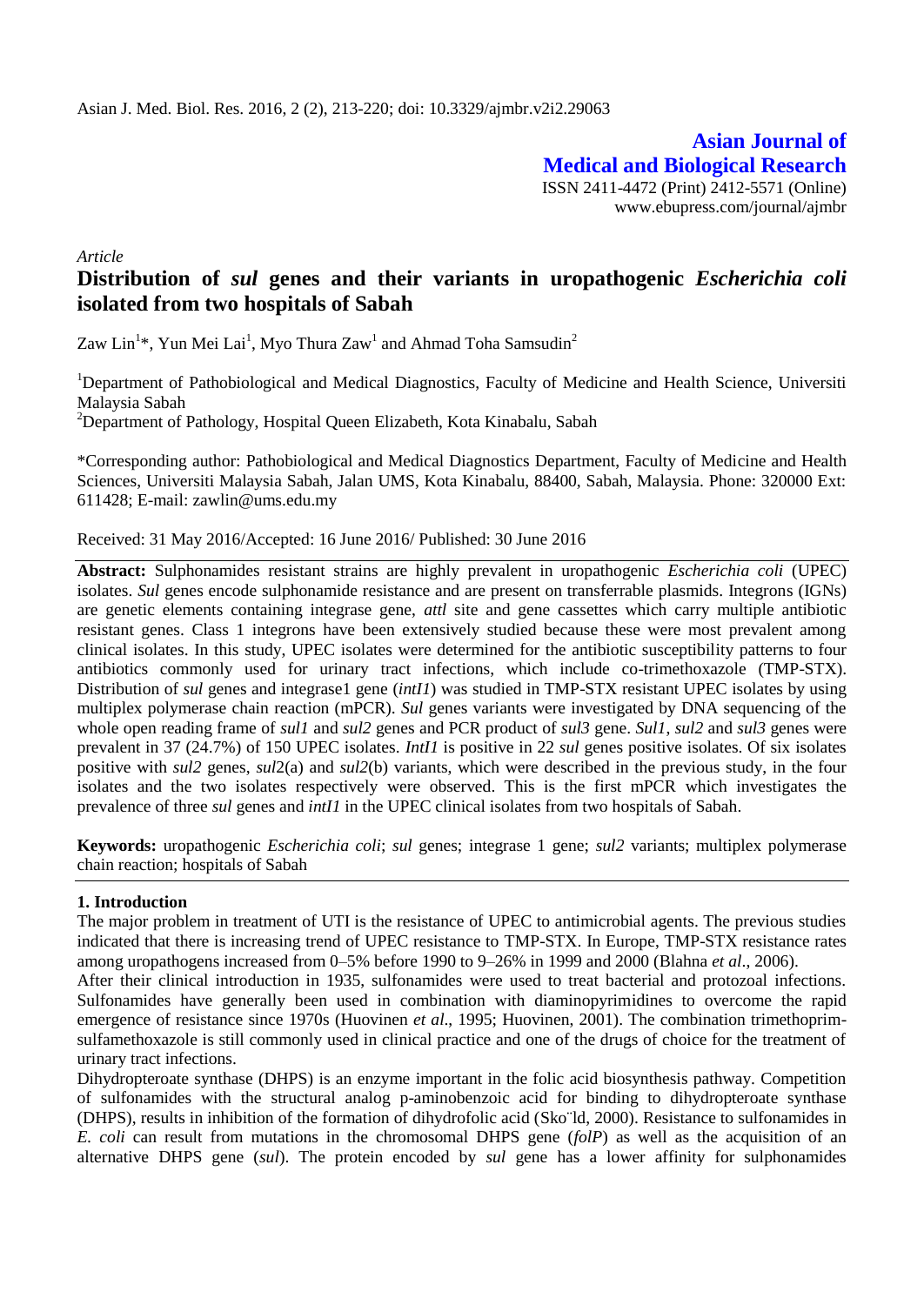(SwedbergandSko¨ld, 1980; Swedberg *et al*., 1993; Ra°dstro¨m and Swedberg, 1998; Vedantam *et al*., 1998; Sundstro¨m *et al*., 1998).

Three alternative sulfonamide resistance DHPS genes (*sul1*, *sul2* and *sul3*) in gram-negative bacteria have been described. The DNA sequences of *sul1* and *sul2* from *E. coli* are different from all the known chromosomal DHPS genes from *E. coli* and other bacteria and their origin remains unknown (Ra°dstro™m and Swedberg, 1998). *Sul1* has been found on large conjugative plasmids carrying on class 1 integrons (Ra°dstro¨m *et al.*, 1991; Antunes *et al*., 2005; Hammerum *et al*., 2006; Trobos *et al*., 2008). The *sul2* gene has also been recently found on a wide range of large conjugative plasmids as well as small non-conjugative plasmids (Hammerum *et al*., 2006; Trobos *et al*., 2008; Bean *et al*., 2009).

Perreten and Boerlin described a new alternative sulfonamide resistance determinant called *sul3* which is probably acquired by *E. coli* from a distantly related organism. The presence of *sul3* on different plasmids in different *E. coli* clones, this gene was flanked by two insertional elements and a distinct DNA sequence of it suggested that it was a new *sul* gene (Perreten and Boerlin, 2003)

Rapid transmission of drug resistance in bacterial pathogens is the consequence of the widespread use of antibiotics as well as transfer of drug resistance determinants mediated by plasmids, transposons and gene cassettes in IGNs. The presence of variable no. of drug resistance genes in their gene cassettes makes the genetic organizations of IGNs diverse (Li *et al*., 2013). An IGN is defined as a genetic element that consists of three parts. The parts are the gene which encodes integrase that mediates site-specific recombination events, the site, *attI*, at which gene cassettes can be integrated by site-specific recombination and gene cassettes. Although IGNs themselves are not mobile, the integrase enzyme excises and integrates the gene cassettes from and into the IGN (Bennett, 1999; Fluit and Schmitz, 2004).

There are five classes of IGN and the first three classes are resistant integrons while class 4 and 5 are superintegrons. The most prevalent IGN is class I and it is present in gram-negative bacteria including *E. coli*. Class 1 IGNs have been extensively studied because these were most prevalent among clinical isolates as well as commensals out of three classes (Bass *et al*., 1999; Chang *et al*., 2000; Mazel *et al*., 2000; Naas *et al*., 2000; Sundeand Sorum, 2000)

Out of three *sul* genes, the *sul2* gene has been reported to be the most prevalent gene in *Escherichia coli*. This gene was highly conserved, and is usually carried on large conjugative resistance plasmids. *Sul2* genetic variation in *E.coli* isolates from animal, meat and human clinical samples and normal human was previously studied. Six point mutations were observed with four synonymous mutations and two non-synonymous mutations (Trobos *et al*., 2009). However, there were no reports of *sul1* and *sul3* genetic variants.

In this study, UPEC isolates were determined for the antibiotic susceptibility patterns to four antibiotics. Multiplex PCR of three *sul* genes and *intI1* gene was set up to screen TMP-STX resistant UPEC and application of this PCR method to detect three *sul* genes in UPEC isolates from two hospitals, Hospital Queen Elizabeth and Hospital Papar, of Sabah State, Malaysia. Most of the *sul* genes were present on IGN and detection of class 1 integrase was included in this study. In addition, DNA sequencing of three *sul* genes were undertaken to find out the variants of *sul* genes.

# **2. Materials and Methods**

# **2.1. Samples and controls**

One hundred and fifty UPEC isolates stocked in Microbiology Laboratory, Faculty of Medicine and Health Sciences, Universiti Malaysia Sabah were investigated for antibiotic susceptibility tests in this study. These UPEC isolates were derived from urine samples sent to microbiology laboratory (for culture and sensitivity) of two hospitals, Hospital Queen Elizabeth and Hospital Papar which are located around Kota Kinabalu, Sabah and we have checked for significant bacteriuria to include in the criteria for UPEC. The study was done on the urine samples collected between January and June, 2013.

Positive controls for *sul1*, *sul2*, *sul3, intI1* were pKTN117, pKTN118 and pKTN 119, pKTN 120 respectively. These plasmids were constructed with the PCR products of these genes, which were cloned into TopoTA plasmids. The genes inside the plasmids were sequenced, aligned with the sequences downloaded from the NCBI website and the DNA sequences were observed to be homologous. *Escherichia coli* ATCC 25922 was used as the negative control in this study.

## **2.2. Disc diffusion method**

The stocked UPEC isolates were cultured on MacConkey agar and disc diffusion method was performed on Mueller–Hinton agar plates, according to Clinical and Laboratory Standards Institute (CLSI) guidelines to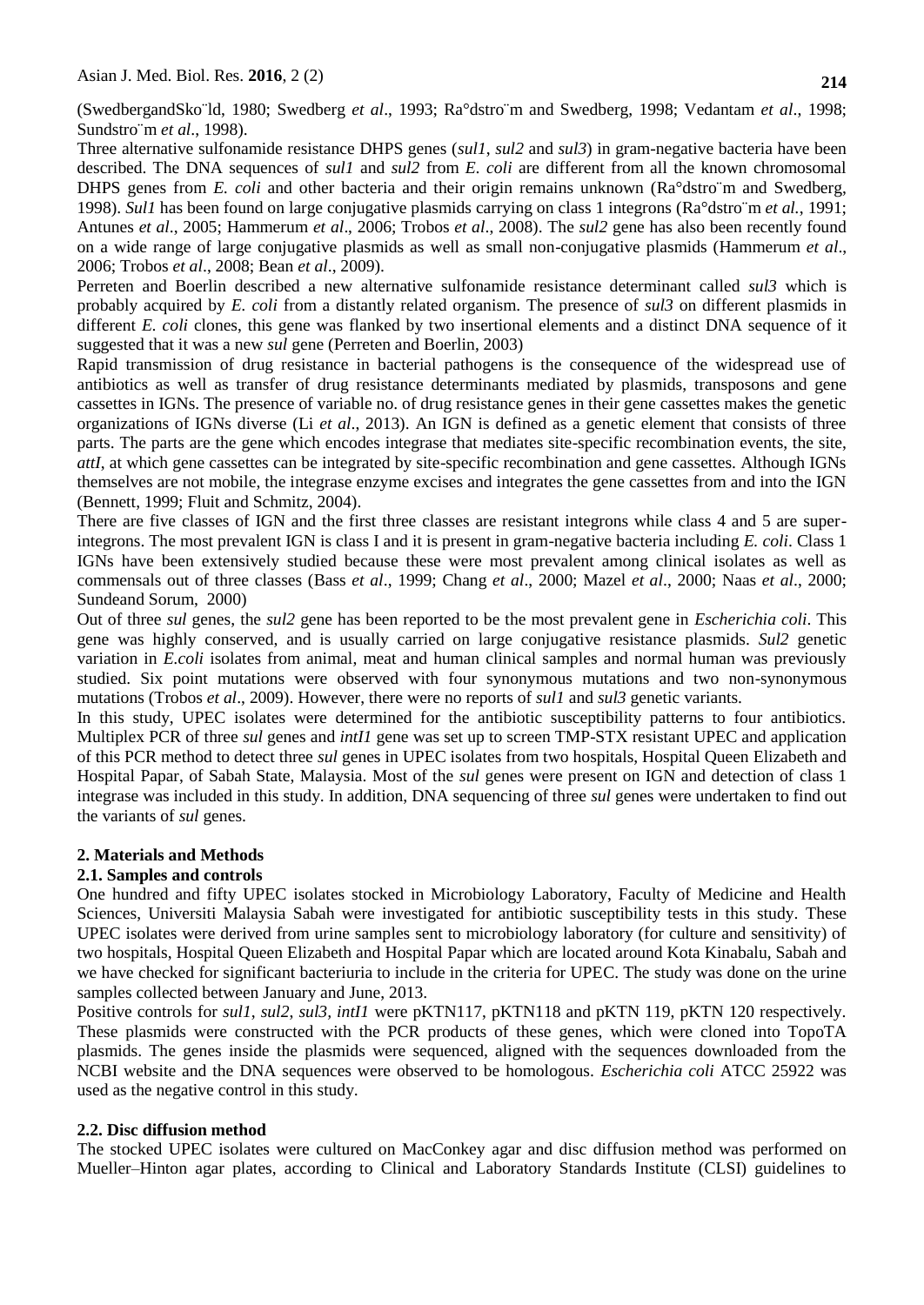# Asian J. Med. Biol. Res. **2016**, 2 (2) **215**

perform antibiotic susceptibility test (AST) (CLSI, 2012).The antibiotic discs used in this study were cotrimethoxazole (TMP-STX), ciprofloxacin (CIP), gentamycin (GM) andcefotaxime (CTX).

#### **2.3. Determination of minimum inhibitory concentration**

This procedure was performed using the agar dilution method as described by the Clinical and Laboratory Standards Institute (CLSI) guidelines (CLSI, 2012). The minimal inhibitory concentration (MIC) is defined as the lowest antimicrobial concentration able to totally inhibit bacterial growth. *E. coli* ATCC 25922 was used as a negative control for both disc diffusion method and MIC study (CLSI, 2012).

#### **2.4. Multiplex PCR for detection of** *sul1***,** *sul2, sul3 and intI1* **genes**

Those isolates having resistance to TMP-STX were studied for detection of *sul1*, *sul2*, *sul3* genes and *intI1*by multiplex PCR. The bacterial isolates were inoculated in 3 ml of Luria-Bertani broth and incubated at 37˚C for 18 hrs. The bacterial DNA was extracted by boiling method (Abdallah *et al*., 2011; Ifeanyi *et al*., 2015)*.*

The primer sets for *sul1*, *sul2*, *sul3* genes, *intI1* gene and 16srRNA gene were mentioned in Table 1 (Kerrn *et al*., 2002; Gundogdu *et al*., 2011). The 16s rRNA gene was amplified in each reaction as an internal positive control for confirmation of *E. coli*. The ingredients for multiplex PCR were 6 μL of DNA template, 1x PCR buffer, 3mM MgCl<sub>2</sub>, 0.4mM dNTPs, 1.5U of Taq polymerase, 0.4 mM each of 16srRNA gene, *sul1*, *sul2* and *intI1* sets of primers, 0.8mM of *sul3* forward and reverse primers and sterile distilled water was added to make total 25 μl of PCR mixture. The PCR conditions were 94°Cx5min, 30 cycles of 94°C x 30s, 58°C x 30s, 72°C x 1min and a final extension of 72°C x 7min.

Amplification was performed using Applied Biosystems Thermocycler and First base *Taq* DNA polymerase. The sizes of PCR amplicons were checked by 1.5% TAE agarose gel electrophoresis and Alpha Imager® HP System gel documentation apparatus after the gel was stained with ethidium bromide.

#### **2.5. PCR for** *sul1* **and** *sul2* **whole gene sequence for detection of** *sul* **gene variants**

For *sul1* gene and *sul2* gene the whole sequence amplification, the primer sets*sul1*ws and *sul2*ws primer sets shown in Table 1 were used. The primers sets were taken from NCBI website taking care of the precautions in primer design. The PCR ingredients were 6  $\mu$ L of DNA template, 1x PCR buffer, 3mM MgCl<sub>2</sub>, 0.4mM dNTPs, 1.5U of Taq polymerase, 0.4 mM of each forward and reverse primers of *sul1*ws for *sul1*. The PCR conditions were 94°C x 5min, 30 cycles of 94°C x 30s, 56°C x 30s, 72°C x 1min and a final extension of 72°C x 5min. The PCR ingredients were the same for *sul2* gene with the exception that forward and reverse primers of *sul2*ws were used. The PCR conditions were 94°C x 5min, 35 cycles of 94°C x 45s, 54°C x 45s, 72°C x 1min and a final extension of 72°C x 5min. Amplification and gel documentation were the same as mPCR method. For the *sul3* gene DNA sequence, PCR products of mPCR method were used.

## **2.6. DNA sequencing of PCR products**

DNA sequencing of PCR products was performed with Applied Biosystems highest capacity-based genetic analyzer using Big Dye® Terminator v3.1 cycle sequencing kit.

#### **2.7. Alignment of DNA sequences to find single nucleotide polymorphisms (SNPs)**

The resulting DNA sequences were analyzed with A plasmid Editor (ApE) software and nucleotide sequences were aligned with wild type *sul* gene sequences downloaded from NCBI website to detect *sul* genes variants and nucleotide sequence numbers were counted according to wild type sequences.

#### **3. Results**

#### **3.1. Results of AST and MIC value**

One hundred and fifty UPEC isolates were tested for antibiotic susceptibility patterns with four antibiotics commonly used for UTI, which were mentioned in the method. Out of 150 isolates, forty, five, four and three isolates were resistant to TMP-STX, gentamycin, ciprofloxacin and cefotaxime, respectively. In case of MIC determination for the TMP-STX resistant isolates, it was observed to be  $128/2432 \mu g/mL$ 

#### **3.2. Results of mPCR setting up and screening of** *sul* **genes and** *intI1 g***ene in TMP-STX resistant UPEC isolates**

After setting up of multiplex PCR (Figure 1), all the TMP-STX resistant isolates were investigated for *sul* genes and *intI1 g*ene. The distribution of *sul* genes were mentioned in Table 2. Presence of at least one of the *sul* genes was observed in 37 (92.5%) of 40TMP-STX resistant isolates. *Sul2* gene was most prevalent (68%), *sul1* gene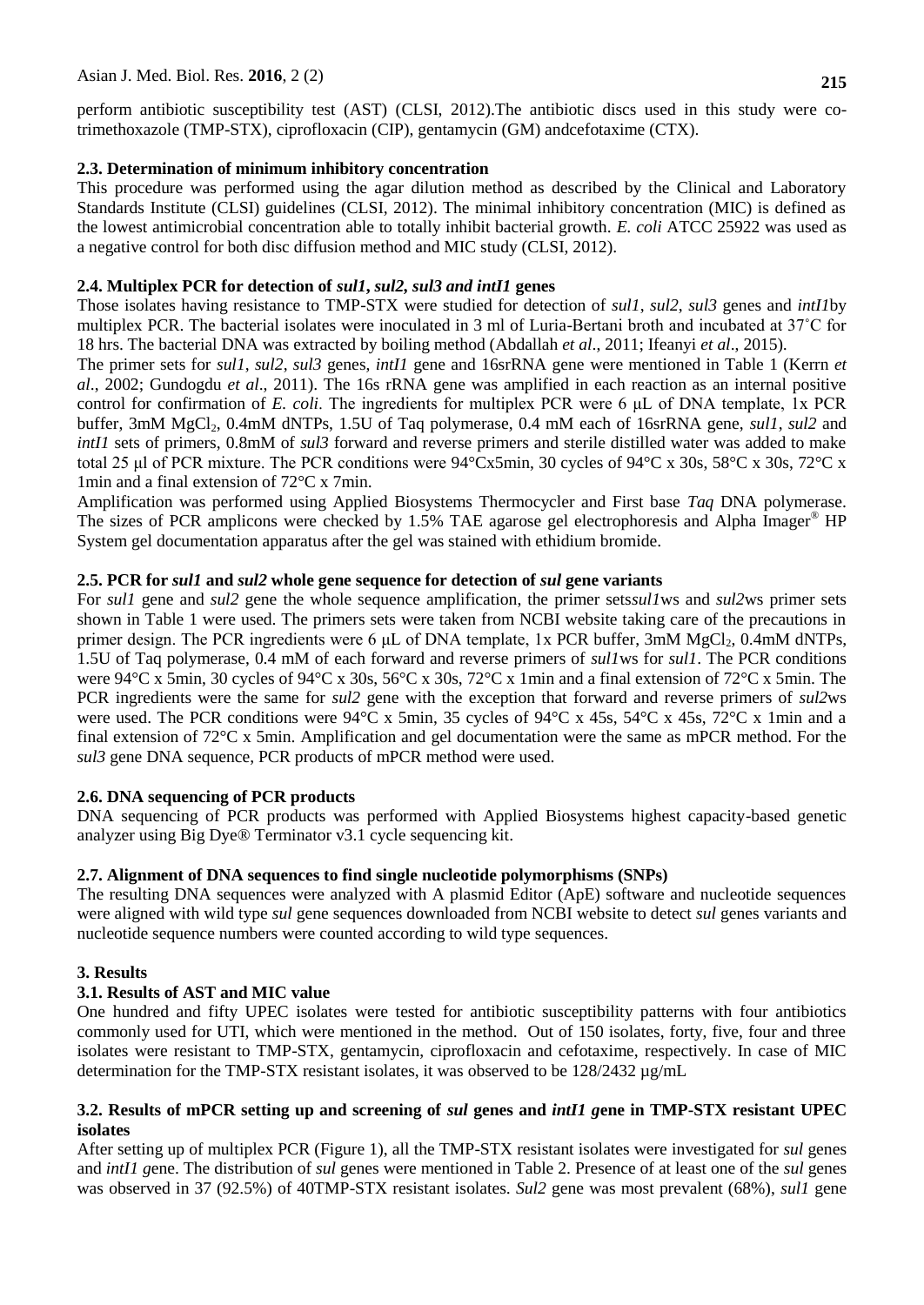was 52% and *sul3* gene was the least (16%). Of total 22 isolates positive for *intI1*, 11 were *sul1* positive, 13 were *sul2* positive and 5 were *sul3* positive (Table 2).

There was absence of isolate having *sul1*, *sul2* and *sul3* genes together. An interesting finding was no coexistence of *sul1* and *sul3* in the studied UPEC isolates.

| Target gene                     | <b>Sequence of Primers</b>           | <b>Expected size of PCR products</b> |
|---------------------------------|--------------------------------------|--------------------------------------|
| Sul1                            | F: 5'-CTTCGAT GAGAGCCGGCGGC-3'       | $433$ bp                             |
|                                 | R: 5'-GCAA GGCGGAAACCCGCGCC-3'       | (Kerrn <i>et al.</i> , 2002)         |
| Sul <sub>2</sub>                | F: 5'- GCGCTCAAGGCAGATGGCATT-3'      | $293$ bp                             |
|                                 | R: 5'-GCGT TTGATACCGGCACCCGT-3'      | (Kerrn <i>et al.</i> , 2002)         |
| Sul3                            | F: 5'-GAGCAAGATTTTTGGAATCG-3'        | $790 b$ p                            |
|                                 | R:5'- CATCTGCAGCTAACCTAGGGCTTTGGA-3' | (Gundogdu <i>et al.</i> , 2011)      |
| IntI1                           | F: 5'-CAGTGGACATAAGCCTGTTC-3'        | 160bp                                |
|                                 | R: 5'-CCCGAGGCATAGACTGTA-3'          | (Gundogdu <i>et al.</i> , 2011)      |
| 16S rRNA $(E. coli)$            | F: 5'-GCGGACGGGTGAGTAATGT-3'         | 200bp                                |
|                                 | R: 5'-TCATCCTCTCAGACCAGCTA-3'        | (Kerrn <i>et al.</i> , 2002)         |
| <i>Sull</i> ws                  | F: 5'-ATGGTGACGGTGTTCGGCA-3'         | 840 bp                               |
|                                 | R: 5'-CTAGGCATGATCTAACCCTC-3'        | (this study)                         |
| Sul <sub>2</sub> w <sub>s</sub> | F: 5'-ATGAATAAATCGCTCATCA-3'         | 816bp                                |
|                                 | R: 5'-TTAACGAATTCTTGCGGT-3'          | (this study)                         |

**Table 1. Primer sequences for** *sul* **genes,** *intI1* **gene, 16srRNA gene for** *E. coli***,** *sul1***ws and** *sul2***ws.** 



**Figure.1. Gel electrophoresis picture of multiplex PCR for three** *sul* **genes,** *intl 1***gene and 16s rRNA of** *E. coli.* **All the sample lanes are 16s rRNA and** *intI1* **gene positive. Lane 2,8 are***sul1* **positive isolate. Lane 3 is**  *sul2* **positive isolate. Lane 4 and 5 have no** *sul* **genes. Lane 6 is** *sul1* **and** *sul2* **positive isolate. Lane 7 is** *sul2* **and***sul3* **positive isolate. Lane 9 is** *sul3* **positive isolate. Lane 1 & 10 are100bp ladder molecular marker. The sizes of PCR products are 433bp for** *sul1* **gene, 293bp for** *sul2* **gene and 790bp for** *sul3* **gene while 200bp for 16s rRNA gene and 160bp for** *intI1* **gene.** 

**Table 2. Distribution of** *sul* **genes in TMP-STX resistant isolates and** *intI1* **positive isolates which were TMP-STX resistant.**

| <b>Types</b><br><b>Isolates</b> | of       | sul1 | sul <sub>2</sub> | sul3 | sul1&<br>sul2 | sul1&<br>sul3 | $sul2\&$<br>sul3 | sul1,<br>sul <sub>2</sub> &<br>sul3 | Total no. of Total<br><i>sul</i> genes | - of<br>no.<br>isolates<br>tested |
|---------------------------------|----------|------|------------------|------|---------------|---------------|------------------|-------------------------------------|----------------------------------------|-----------------------------------|
| <b>UPEC</b>                     |          | 8    | 12               | 4    |               | $\theta$      | 2                | $\theta$                            | $37$ (*22.8%)                          | 162                               |
| intII<br>isolates               | Positive | 5    | 5                | 3    | 7             | $\theta$      |                  |                                     | 22                                     |                                   |

Footnote - \*Percentage of *sul* genes in total UPEC isolates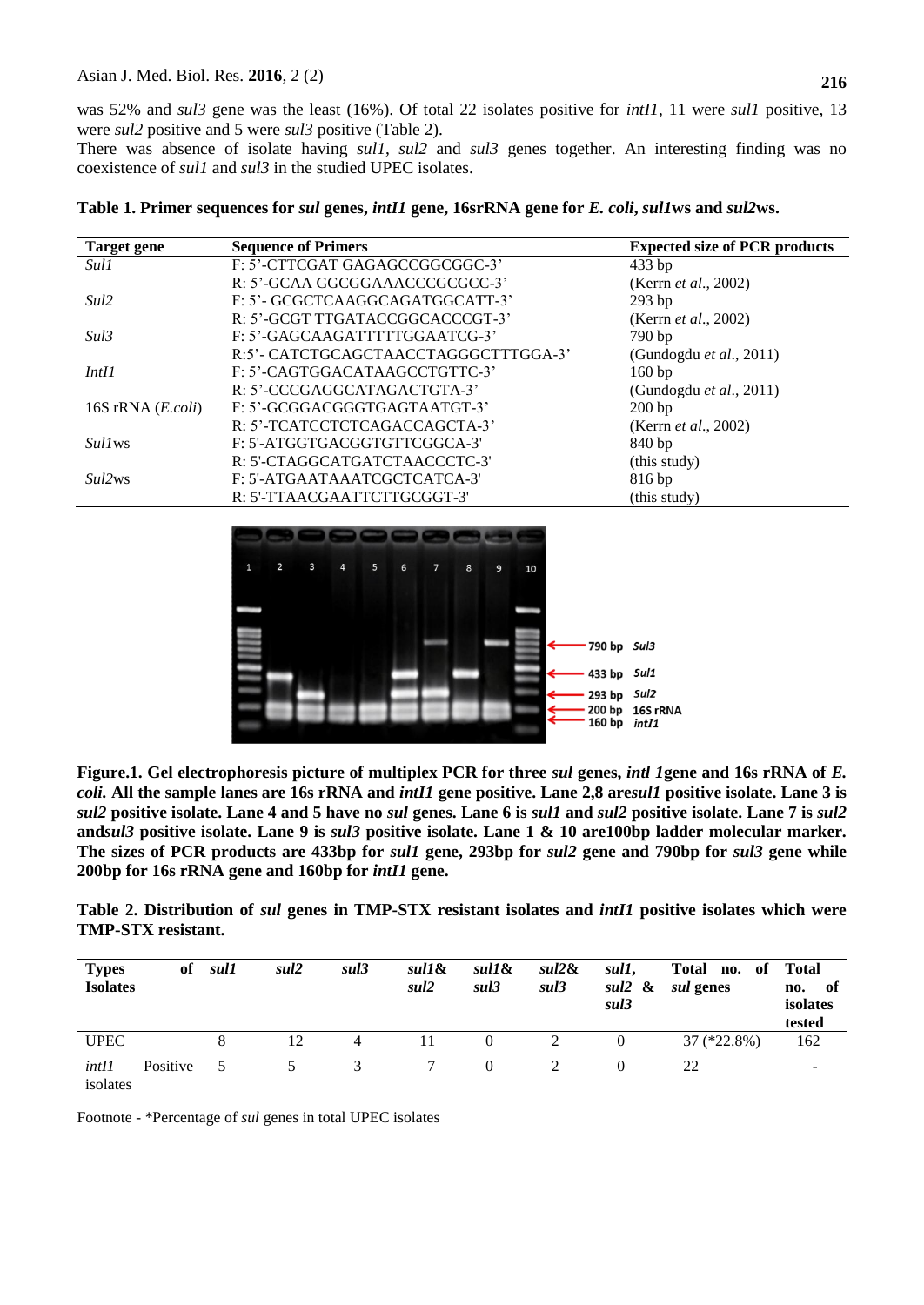

**Figure 2. Six UPEC isolates with two** *sul2* **variants and differentiation of these variants by PCR-RFLP analysis (a) Nucleotide sequence alignment among six isolates with two** *sul2* **variants,** *sul2***(a) and** *sul2***(b)is shown. Isolates no. 038,Q88,096,109 have** *sul2***(a) variants and isolates no. 023 and 225 have***sul2***(b) variants with change of amino acid from A to E (non-synonymous nucleotide change at 197 NP) (b) Restriction map of** *sul2***(a) variant and** *sul2***(b) variant are shown for PCR-RFLP analysis by** *Taq***I restriction enzyme to differentiate** *sul2* **variants.** *Sul2***(b) variant has extra-***Taq***I restriction site.**

#### **3.3. Investigation of** *sul* **genes variants**

Altogether, six of each *sul* genes were undertaken for DNA sequence analysis and all the *sul1* and *sul3* genes were totally identical to the sequence of NCBI downloaded respective sequences. However, two isolates positive with *sul2* genes have one synonymous mutation at nucleotide position (NP) no.159 (T to C variant) and another non-synonymous mutation at NP no.197 (C to A variant), which changed from amino acid alanine to glutamic acid. Trobos *et al*. (2009) have named *sul2*(a) for T at NP 159 and C at NP 197 (TC variant) and *sul2*(b) for C at NP 159 and A at NP 197 (CA variant), which were observed in their study. As we followed the system described in that study, *sul*2(a) and *sul2*(b) variants in the four isolates and the two isolates respectively were observed among six *sul2* genes positive isolates sequenced (Figure 2 (a)). Mutation at nucleotide sequence no.197 could be investigated by PCR-RFLP analysis with *Taq* I restriction enzyme giving rise to 194 bp DNA fragment in case of *sul2*(b) variant gene while 251 bp DNA fragment was observed in *sul2*(a) variant (data not shown) (Figure 2 (b)).

#### **4. Discussion**

This is the first study to use multiplex PCR for detection of three *sul* genes in human UPEC isolates obtained from hospitals of Sabah. There has been a study on three *sul* genes in *E. coli* isolates from healthy humans, pork and pigs in Denmark and clinical samples were not included and the study did not mention that multiplex PCR was used. However, the literature has shown one PCR method for the four genes *sul1*, *sul2*, *sul3* and *intI1* indicating that their PCR was multiplex one (Hammerum *et al*., 2006).

In addition, Gundogdu *et al*. (2011) studied all three *sul* genes in UPEC. However, in their PCR *sul1* and *sul2* were detected in one PCR reaction while *sul3* was detected in another PCR reaction.

Wu *et al*. (2010) studied on 109 TMP-STX resistant *E. coli* strains isolated from pig feces, pig carcasses and human stools. In their study, 26 isolates from human stool were resistant to TMP-STX. Of these isolates, *sul2* gene was the most prevalent gene followed by *sul1* gene. There was no coexistence of *sul1* and *sul3* in these human isolates. *Sul1* and *sul2* coexistence was higher while *sul2* and *sul3* genes were together in lesser no. of isolates. These above mentioned findings were consistent with the findings in our study. Teichmann *et al.* (2014) indicated that *sul2* gene was highly prevalent in TMP-STX resistant UPEC isolates up to 67% in their study. In this study, *sul2* genes were present in 68% of TMP-STX resistant isolates showing that *sul2* genes was more prevalent than two other *sul* genes.

IGNs are capable of collecting of promoter-less gene cassettes through the actions of specialized site-specific recombination enzymes, *intl*. By mean of these mobile elements such as plasmids and transposons, IGNs can be horizontally transferred drug resistant genes between bacterial species commonly within the *Enterobacteriaceae*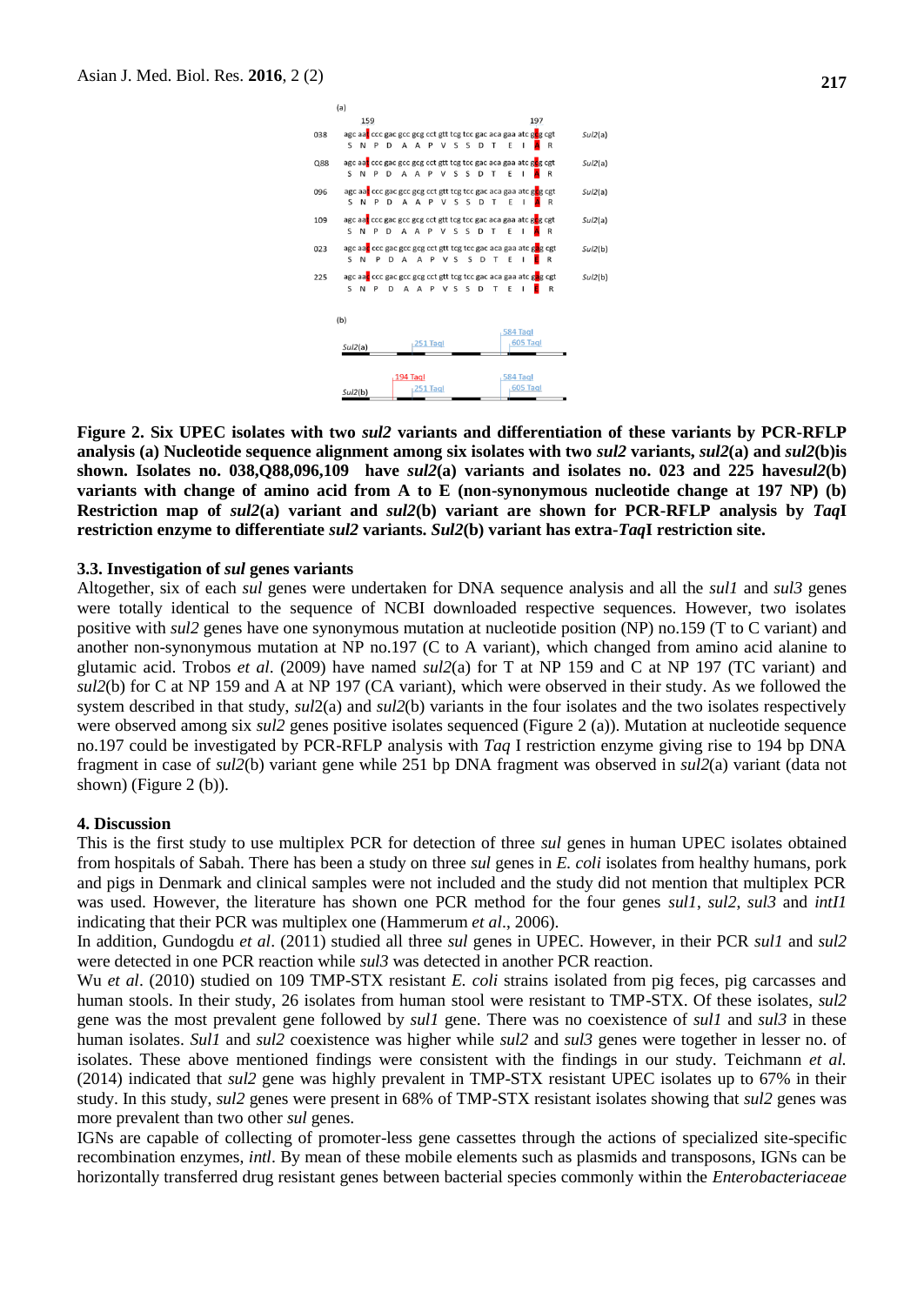family (Hall *et al*., 2003). Therefore, in this study screening of *intI1* gene was undertaken together with *sul* genes in mPCR assay.

In the Danish study on *E. coli* isolates from UTI cases and bacteremia cases, *sul1*, *sul2* and *intI1* gene were included in the multiplex PCR and *sul2* gene was the most common gene among these. The study did not include the *sul3* gene. In that study, 97% of TMP-STX resistant isolates had carried *sul* genes and 96% of *sul1* gene positive strains had *intI1*gene (Kernn *et al*., 2002). In case of Class 1 integron, *sul1* gene was commonly located at the 3' conserved region which is downstream of gene cassettes (Carattoli, 2001).In our study, 92.5% of TMP-STX resistant isolates had positive for one of *sul* genes and 53% of *sul1* gene positive strains were positive for *intI1* gene.

Trobos *et al.* (2009) had studied on *sul2* genetic variation in *E. coli* isolates from animal, meat and human clinical samples and normal human. Six point mutations were observed in 68 samples. The most common variant is *sul2*(a) and the second common variant was *sul2*(b) in their study. TC variants rarely contained an extra non-synonymous mutation at position 427 (A instead of G) and this mutation was named *sul2*(c) in that study and this variant was observed in two isolates. Other three synonymous mutations occurred at 288, 489 and 672 nucleotide positions and each mutation was present in only one isolate.

Presence of the *sul* gene without much genetic variation in both human and animal isolates suggests horizontal transfer of the gene. Because only two to three point mutations, it did not indicate genetic drift and has been concluded by researchers that this had occurred within a short time (Sorum H and L'Abee-Lund, 2002). As an alternative hypothesis, it can be assumed that DHPS enzyme cannot tolerate many changes to its amino acid sequence (Trobos *et al*., 2009).

In this study, TMP-STX resistant UPEC were studied for distribution of *sul1*, *sul2* and *sul3* genes and their variants because we have observed that *sul* genes positive isolates had consistent AST pattern and MIC values. These data support the information there is no much genetic variation of *sul* genes at the DNA level. However, the previous work in Denmark indicated that there were *sul2* variants. Therefore it will be an interesting information if we find *sul* gene variants in our study.

Regarding two *sul2* gene variants, the two variants observed in this study were included and the most common variants found in the other study (Trobos *et al*., 2009). The observed variants we observed in this study were common in human clinical isolates in their study and *sul2*(a) variant is more prevalent compared with variant *sul2*(b) in both studies. Although geographical regions were far away between Denmark and Sabah, Malaysia, it is surprising that the common two variants existing in *sul2* gene in the two countries were consistent. We need further information on *sul2* gene variants to draw a firm conclusion.

## **5. Conclusions**

Up to date, there were no mPCR technique which can detect three *sul* genes and *intl1* in isolates from UTI cases of hospitals in Malaysia. This study will be beneficial for the microbiologists to detect sulphonamide or TMP-STX resistant strains because PCR technique provides rapid and reliable results. UPEC isolates in this study were not highly resistant to gentamycin, ciprofloxacin and third generation cephalosporin indicating that antibiotics restriction policy was well controlled in the hospitals of Sabah. Furthermore, *sul2*(a) and *sul2*(b) variants could be investigated by PCR-RFLP analysis using *Taq* I restriction enzyme.

## **Acknowledgements**

We would like to thank Professor Dr. Zainal Arifin Mustapha, Dean, Faculty of Medicine and Health Sciences, University Malaysia Sabah for the continuous support throughout the whole research project. This work is supported by Rural Medicine Research Unit Grant code no. 2102-RMRU-001.

## **Conflict of interest**

None to declare.

## **References**

- Abdallah KS, Y Cao and DJ Wei, 2011. Epidemiologic Investigation of Extra-intestinal pathogenic *E. coli* (ExPEC) based on PCR phylogenetic group and *fim*H single nucleotide polymorphisms (SNPs) in China. Int. J. Mol. Epidemiol. Genet.,2: 339-353.
- Antunes P, J Machado, JC Sousa and L Peixe, 2005. Dissemination of sulphonamide resistance genes (*sul1*, *sul2*, and *sul3*) in Portuguese *Salmonella enterica* strains and relation with integrons. Antimicrob. Agents. Chemother., 49:836-839.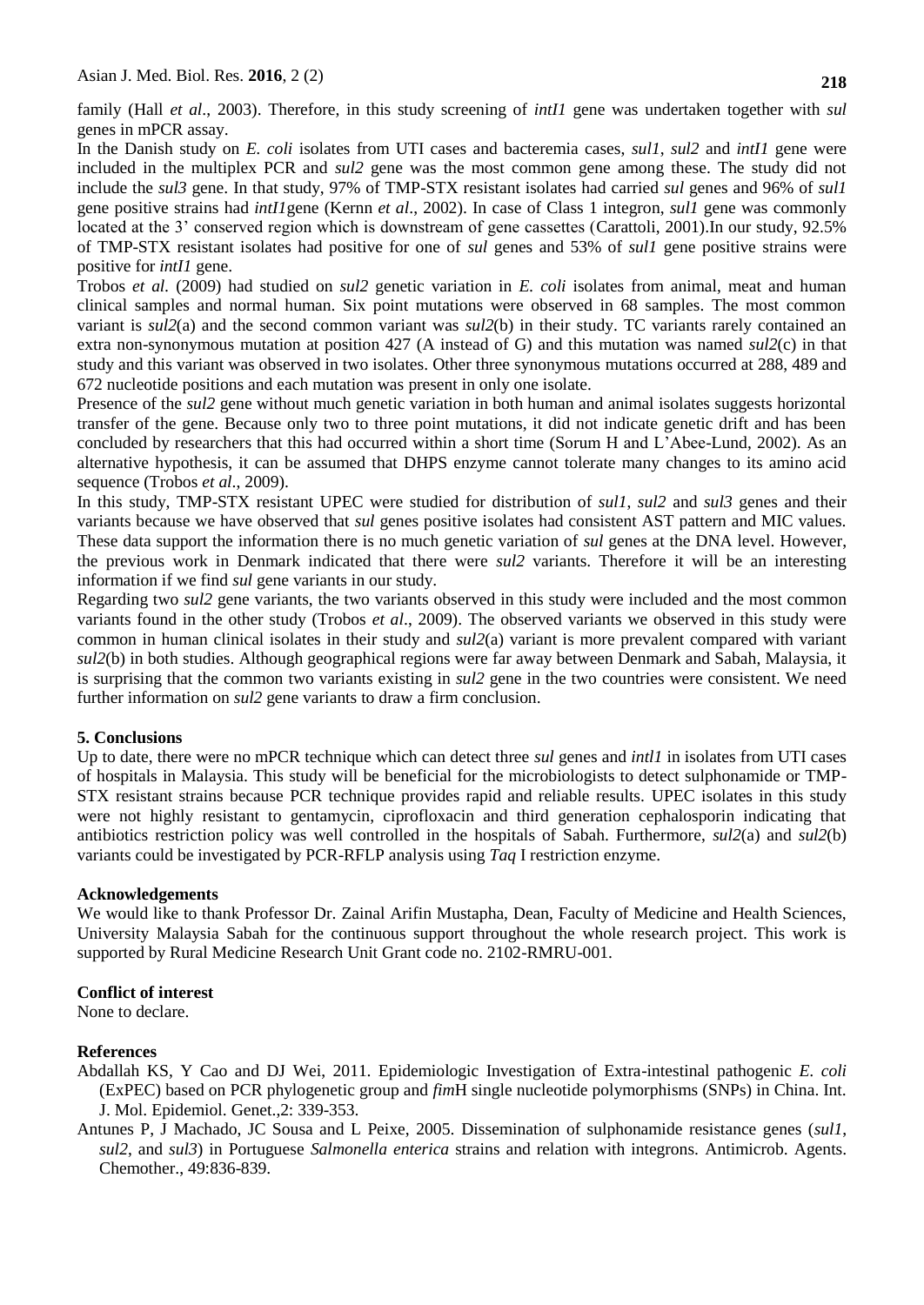- Bass L, CA Liebert, MD Lee, AO Summers, DG White, SG Thayer and JJ Maurer, 1999. Incidence and characterization of integrons, genetic elements mediating multiple-drug resistance, in avian *Escherichia coli*. Antimicrob. Agents. Chemother., 43:2925–2929.
- Bean DC, DM Livermore andLM Hall, 2009.Plasmids imparting sulphonamide resistance in *Escherichia coli*: implications for persistence. Antimicrob. Agents. Chemother., 53:1088-1093.
- Bennett PM, 1999.Integrons and gene cassettes: a genetic construction kit for bacteria. J. Antimicrob. Chemother., 43:1–4.
- Blahna MT, CA Zalewski, J Reuer, G Kahlmeter, B Foxman and CF Marr, 2006.The role of horizontal gene transfer in the spread of trimethoprim–sulfamethoxazole resistance among uropathogenic *Escherichia coli* in Europe and Canada. J. Antimicrob. Chemother., 57: 666-672.
- Carattoli A, 2001. Importance of integrons in the diffusion of resistance. Vet. Res., 32:243– 259.
- Chang CY, LL Chang, YH Chang, TM Lee and SF Chang, 2000 Characterisation of drug resistance gene cassettes associated with class 1 integrons in clinical isolates of *Escherichia coli* from Taiwan, ROC.J. Med. Microbiol., 49: 1097–1102.
- Clinical and Laboratory Standards Institute, 2012. Performance Standards for Antimicrobial Susceptibility Testing; Twenty-Second Informational Supplement. 32: M100-S22.
- Fluit AC and FJ Schmitz, 2004.Resistance integrons and super-integrons. Clin. Microbiol. Infect., 10:272–288.
- Gundogdu A, YB Long, TL Vollmerhausen and M Katouli, 2011.Antimicrobial resistance and distribution of *sul* genes and integron-associated *intI* genes among uropathogenic *Escherichia coli* in Queensland, Australia. J. Med. Microb., 60:1633–1642.
- Hall MAL, HEM Blok, ART Donders, A Paauw, AC Fluit and J Verhoe, 2003. Multidrug resistance among Enterobacteriaceae is strongly associated with the presence of integrons and is independent of species or isolate origin. J. Infect. Dis., 187:251-259.
- Hammerum AM, D Sandvang, SR Andersen, AM Seyfarth, LJ Porsbo, N Frimodt-Moller and OE Heuer, 2006. Detection of *sul1*, *sul2* and *sul3* in sulphonamide resistant *Escherichia coli* isolates obtained from healthy humans, pork and pigs in Denmark. Int. J. Food. Microbiol., 106:235-237.
- Huovinen P, 2001. Resistance to trimethoprim-sulfamethoxazole. Clin. Infect. Dis., 32:1608-1614.
- Huovinen P, L Sundstro G Swedberg and O Sko¨ld, 1995.Trimethoprim and sulfonamide resistance. Antimicrob.. Agents. Chemother.,39:279–289.
- Ifeanyi CIC, NF Ikeneche, BE Bassey, N Al-Gallas, RB Aissa and A Boudabous, 2015. Diarrheagenic *Escherichia coli* pathotypes isolated from children with diarrhea in the Federal Capital Territory Abuja, Nigeria. J. Infect. Dev. Ctries., 9:165-174*.*
- Kerrn MB, T Klemmensen, N Frimodt-Møller, and F Espersen, 2002. Susceptibility of Danish *Escherichia coli* strains isolated from urinary tract infections and bacteraemia, and distribution of sul genes conferring sulphonamide resistance. J. Antimicrob. Chemother., 50:513–516.
- Li B, Y Hu, Q Wang, Y Yi, PCY Woo, H Jing, B Zhu and C H Liu, 2013. Structural Diversity of Class 1 Integrons and Their Associated Gene Cassettes in *Klebsiella pneumoniae* Isolates from a Hospital in China. PLOS ONE, 8:1-9.
- Mazel D, B Dychinco, VA Webb and J Davies, 2000. Antibiotic resistance in the ECOR collection: integrons and identification of a novel *aad* gene. Antimicrob. Agents. Chemother., 44: 1568-1574.
- Naas T, F Benaoudia, S Massuard and P Nordmann, 2000. Integron-located VEB-1 extended-spectrum betalactamase gene in a *Proteus mirabilis* clinical isolate from Vietnam. J. Antimicrob. Chemother., 46:703–711.
- Perreten V and P Boerlin, 2003. A new sulfonamide resistance gene (*sul3*) in *Escherichia coli* is widespread in the pig population of Switzerland. Antimicrob. Agents. Chemother., 47:1169–1172.
- Ra°dstro¨m P, G Swedberg and O Sko¨ld, 1991. Genetic analyses of sulphonamide resistance and its dissemination in gram-negative bacteria illustrate new aspects of R plasmid evolution. Antimicrob. Agents. Chemother. 35:1840-1848.
- Sko¨ld O, 2000. Sulfonamide resistance: mechanisms and trends. Drug. Resist. Update, 3:155–160.
- Sorum H and TM L'Abee-Lund, 2002. Antibiotic resistance in food related bacteria a result of interfering with the global web of bacterial genetics. Int. J. Food.Microbiol.,78:43–56.
- Sunde M and H Sorum, 2000. Characterization of integrons in *Escherichia coli* of the normal intestinal flora of swine. Microb. Drug. Resist., 5:279–287.
- Sundstro¨m L, P Ra°dstro¨m, G Swedberg and O Sko¨ld, 1988. Site-specific recombination promotes linkage between trimethoprim- and sulphonamide resistance genes. Sequence characterization of *dhfrV* and *sulI* and a recombination active locus of Tn*21*. Mol. Gen. Genet., 213:191–201.